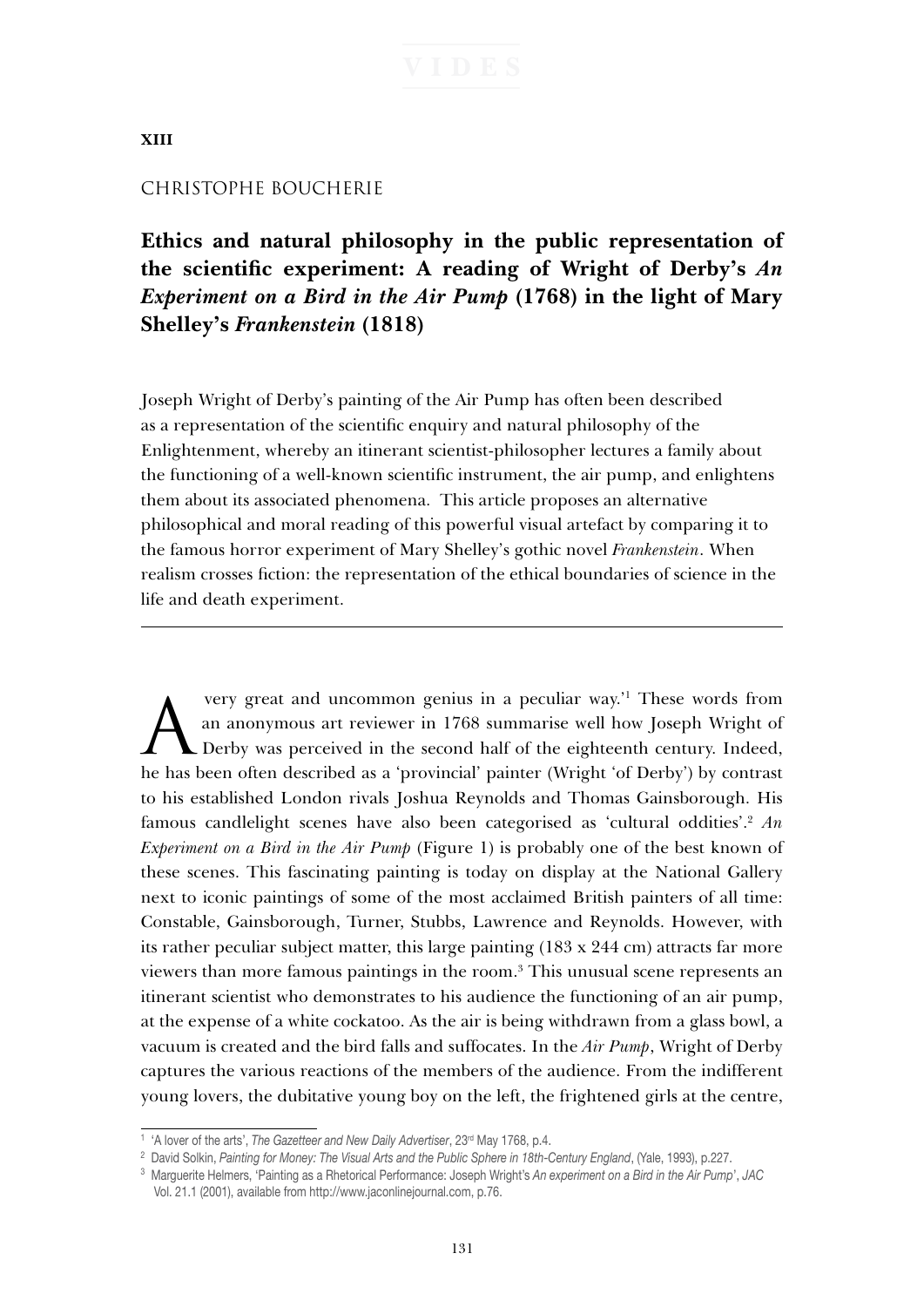to the meditative old man sitting at the table: the painting displays a whole range of emotions that contributes to the dramatic effect of the scene. A decomposing human skull in a jar completes the scene in the foreground. The scientist stares at the viewer and seems to invite us to participate in the experience and decide whether we think the bird must live or die.



Figure 1: Joseph Wright of Derby, *An Experiment on a Bird in the Air Pump*, 1768, oil on canvas, 183 by 244 cm. ©The National Gallery.

On 30th August 1797, a day after the death of Wright of Derby, Mary Wollstonecraft Godwin, later known as Mary Shelley, was born. Mary Shelley is best known for her gothic novel *Frankenstein; or, The Modern Prometheus*, first published in 1818. The protagonist, Victor Frankenstein, is a young natural philosopher who manages to impart life to a creature made of relics from the dead, with terrible consequences. In the summer of 1816, Mary Shelley and her then lover and husband-to-be Percy Bysshe Shelley spent time in Switzerland with Lord Byron.<sup>4</sup> During several rainy days, confined in Lord Byron's house, he and his guests read German ghost stories translated into French to distract themselves. Lord Byron then challenged Mary, Percy and his own personal physician John Polidori to a writing contest to demonstrate their skills. "We will each write a ghost story", said Lord Byron.<sup>5</sup> The subject of the story was 'The nature of the principle of life and whether there was any probability of

<sup>4</sup> Mary Shelley, *Frankenstein, or The Modern Prometheus*, (first published 1818, reprinted Oxford World Classics, 2008), preface from the 1831 edition, p.194.

<sup>5</sup> Ibid. p.194.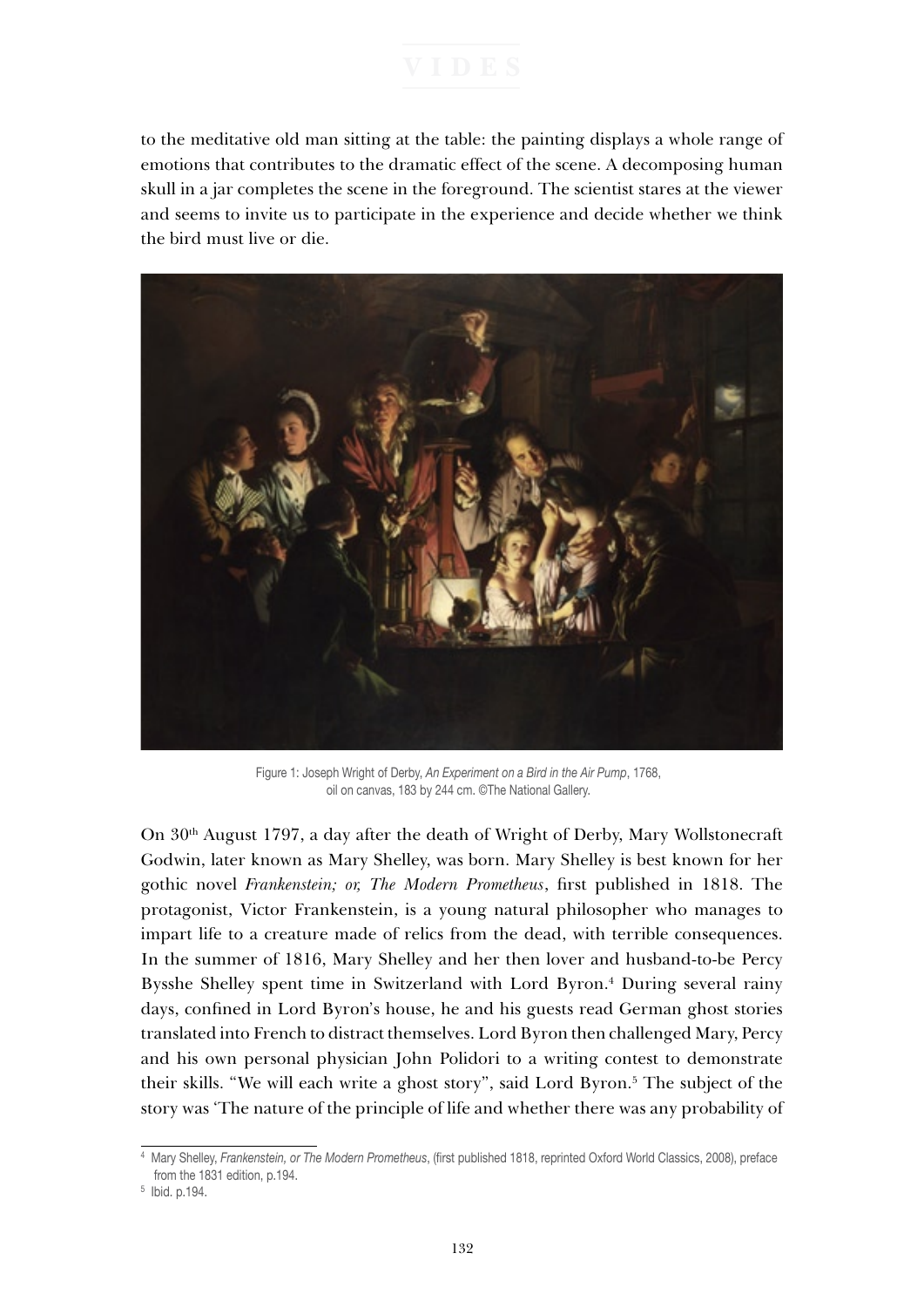its ever being discovered and communicated.'6 Mary came up with a story that would two years later become *Frankenstein*.

The *Air Pump* and *Frankenstein* were created exactly fifty years apart. Despite this period, the painting and the novel show some fascinating points of comparison. The November 1992 edition of *Frankenstein* and a later audiobook of October 1996 of *Three Classic Horror Stories* (*Frankenstein*, *Dracula* and *Dr. Jekyll and Mr. Hyde*) by publisher Penguin Classics actually used the *Air Pump* as their cover page. The *Air Pump* has usually been studied in the light of Wright of Derby's keen interest in the depiction of scientific experiments<sup>7</sup> and his close connections to the Midlands circles of industrialists, natural philosophers and intellectuals of the Enlightenment and, in particular, some prominent members of the Lunar Society of Birmingham such as Erasmus Darwin and Joseph Priestley. Together with *Frankenstein*, the painting depicts a scientific experiment based on genuine research of the time and evidences the popularisation of science and dissemination of scientific knowledge. In this depiction of the scientific experiment, the painting shares the gothic atmosphere of *Frankenstein* and some of the philosophical thoughts of the Enlightenment. Another reading of both works in the light of religious symbolism opens the question of ethics and morality.

The experiment of the *Air Pump* is easy to understand: the air is pumped out of the glass bowl by two pistons and, a vacuum being created, any animal placed in the bowl is asphyxiated and may possibly die if the air is not readmitted in time. Despite the dramatic scenery of the *Air Pump*, such demonstration was not revolutionary in 1768. Invented in 1649 by Otto von Guericke, the air pump was already a wellknown scientific instrument at the time. The first effective air pump built in England in 1658 for scientific purposes was used by Robert Boyle (Figure 2) in a series of tests he conducted to demonstrate the role and function of air in the respiration of animals.8 The *Air Pump* neither shows a breaking experiment nor makes history. As highlighted by Benedict Nicolson, the air pump was already a popular instrument in the eighteenth century and widely used by the scientific community.<sup>9</sup> The audience in the *Air Pump* is clearly not comprised of scientists or experts: Wright of Derby depicts here different generations of people that might be the members of a same family. The focus seems to be the popularisation of science rather than trying to show any new ground-breaking scientific development. Indeed, Wright of Derby illustrates a demonstration of popular science in the form of public spectacle, rather than pure scientific research. The scientist Joseph Priestley used to teach his students to use instruments such as the air pump to entertain their families.<sup>10</sup>

 $6$  Ibid.p.195.

<sup>7</sup> See William Bemrose, *The Life and Works of Joseph Wright, A.R.A., Commonly Called "Wright of Derby"*, (Bemrose and Sons, London, 1885) or Benedict Nicolson, *Joseph Wright of Derby, Painter of Light*, Volume I, (Paul Mellon Foundation for British Art, London 1968).

<sup>&</sup>lt;sup>8</sup> Robert Boyle, New Experiments Physico-Mechanical, Touching the Spring of the Air and Its Effects, (Oxford, 1660).

<sup>9</sup> Nicolson, *Joseph Wright of Derby*, p.112

<sup>10</sup> Joseph Priestley, *Memoirs of Dr. Joseph Priestley, to the Year 1795, Written by Himself*, (London, ed. 1809), pp.36-37.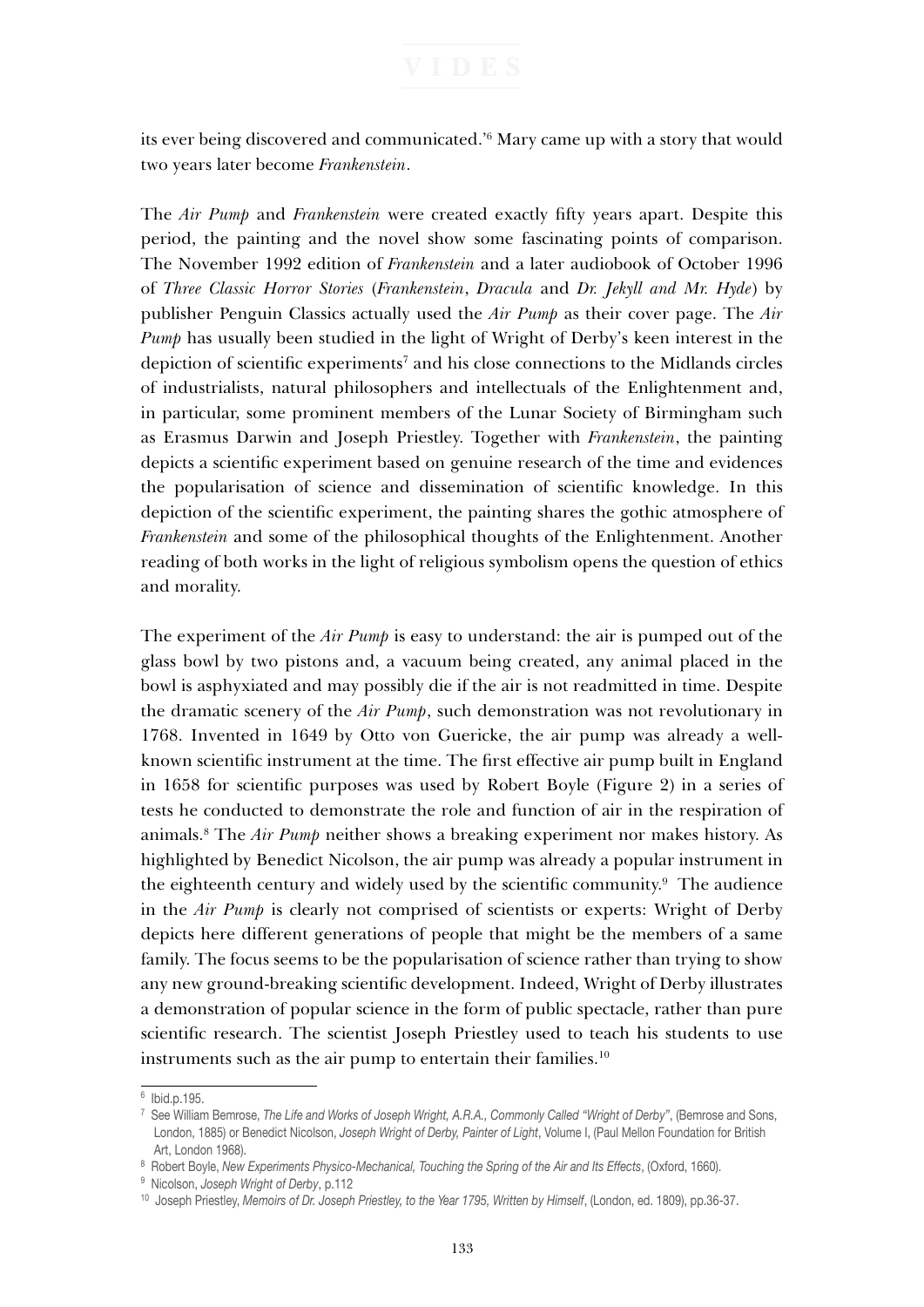

Figure 2: A Pneumatical Engine [or air pump] and its parts, from Boyle's *Spring and Weight of the Air* published in 1661 (engraving) (b/w photo), English School, (17th century) / Private Collection / Bridgeman Images.

Indeed, itinerant lecturers and natural philosophers used to hold scientific demonstrations in public to teach and disseminate scientific knowledge in accordance with Enlightenment values. In this form of entertainment, they would enthrall their audience with spectacular experiments, using instruments such as the air pump.<sup>11</sup> Wright of Derby certainly attended some of these scientific demonstrations. The model of air pump he depicts may well have been copied directly from the one used by the scientist James Ferguson who gave several lectures in Derby.12 In the novel, Victor Frankenstein, following the path of any enlightened young scientist, explains that he avidly attended these lectures during his formative years '[…] my utmost wonder was engaged by some experiments on a airpump, which I saw employed by a gentleman whom we were in the habit of visiting.'13 In contrast to the painting, the experiment in *Frankenstein* is a radical and secretive one. From the public lecture of the *Air Pump*, we are now into the private and hidden laboratory of the apprentice-sorcerer. Despite being transgressive by nature, the experiment of Victor

<sup>11</sup> On the public spectacle of science, see Geoffrey Sutton, *Science for a Polite Society: Gender, Culture, and the Demonstration of Enlightenment,* (Colorado: Westview Press, 1995) or Simon Schaffer, 'Natural Philosophy and Public Spectacle in the Eighteenth Century', *History of Science*, xxi, (1983).

<sup>12</sup> Stephen Daniels, *Joseph Wright*, (Tate Gallery Publishing, 1999), p.40.

<sup>13</sup> Shelley, *Frankenstein*, p.24.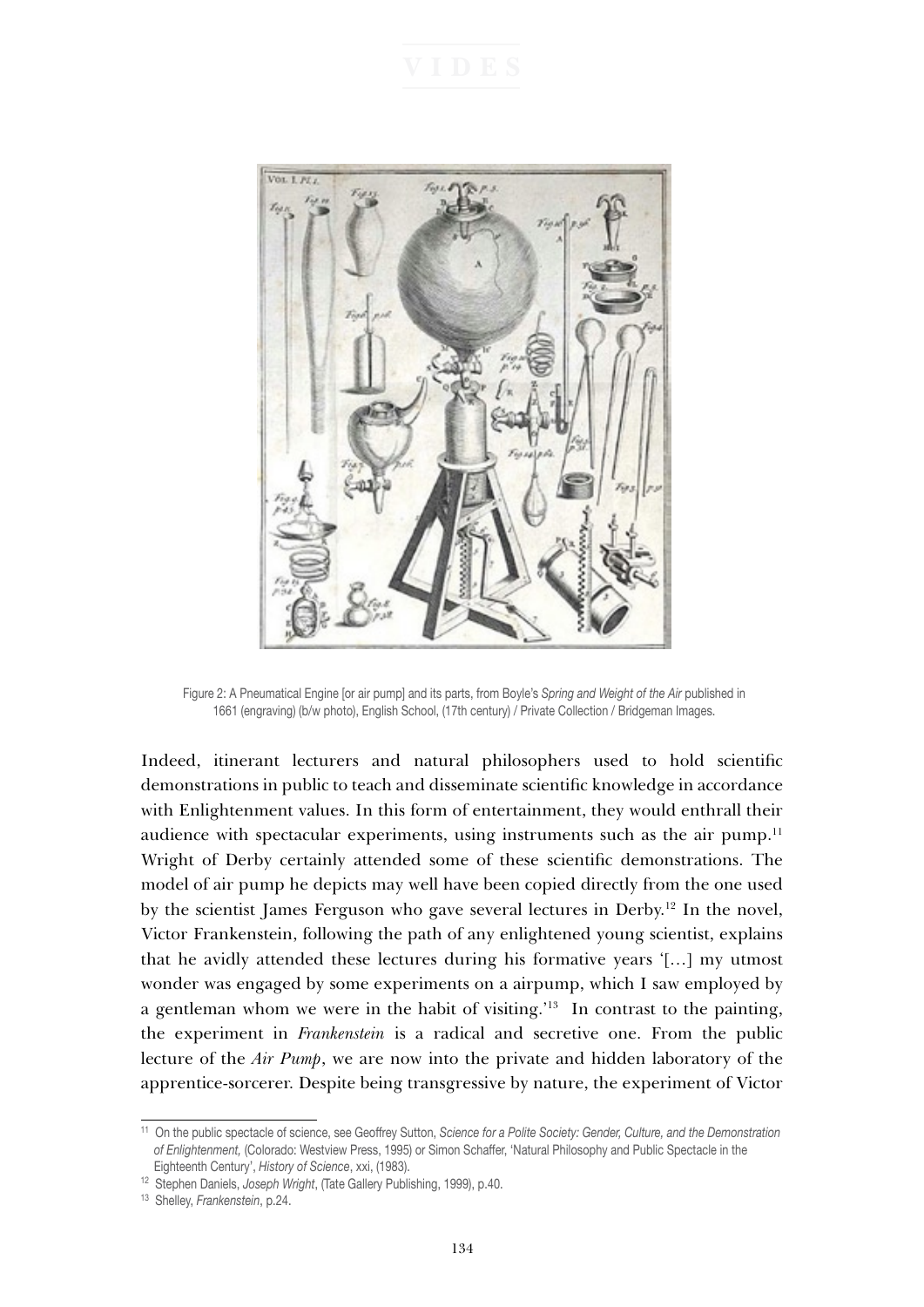Frankenstein is ground-breaking and is seen by him as a progress of science. When Mary Shelley refers to the 'spark of being' which animates the 'lifeless thing',<sup>14</sup> this is possibly an allusion to Galvani's contemporary experiments to animate dead animals with electric stimulation. She indeed mentions 'galvanism' as a source of inspiration in her introduction of the 1831 edition. Galvani's nephew Aldini also attempted the reanimation of hanged criminals and managed to stimulate artificially some of the limbs of a dead criminal.<sup>15</sup> Shelley also claimed that she took inspiration from the works of Erasmus Darwin to write her novel.16 Indeed, Darwin alluded to the creation of a monster from nature in his study *Zoonomia*:

For we can create nothing new, we can only combine or separate ideas, which we already received by our perceptions: thus if I wish to represent a monster, I call to mind the ideas of every thing disagreeable and horrible, and combine the nastiness and gluttony of a hog, the stupidity and obstinacy of an ass, with the fur and awkwardness of a bear, and call the new combination Caliban. Yet such a monster may exist in nature, as all his attributes are parts of nature.<sup>17</sup>

Erasmus Darwin was coincidentally a founding member of the Lunar Society and a close acquaintance of Joseph Wright of Derby. Darwin, who moved to Derby after 1780, was also the physician who treated Joseph Wright of Derby for his asthma. Darwin's strong influence on the writer and the artist either as a source of inspiration or as a reference cannot be completely ignored and evidences the influence of the Enlightenment on Shelley and Wright of Derby.

In the depiction of popular and accessible science, both works encapsulate a gothic atmosphere. This atmosphere clearly contributed to the success and popularity of these works, by creating a feeling of mystery and horror. Shelley's novel is usually described as a subgenre of gothic, the gothic horror. The combination of light and dark and multiple allusions to the moon are dominant gothic tropes. Indeed, Victor Frankenstein, in his narrative, constantly refers to night and day, light and dark or the moonlit atmosphere: 'Until from the midst of this darkness a sudden light broke in upon me – a light so brilliant and wondrous [....].'18 In another passage: '[…] the moon gazed on my midnight labours, while, with unrelaxed and breathless eagerness, I pursued nature to her hiding places.'19 The creature also experiences light and dark: 'Darkness then came over me, and troubled me; but hardly had I felt this, when, by opening my eyes, as I now suppose, the light poured in upon me again.'20

<sup>14</sup> Ibid.p.38.

<sup>15</sup> Sharon Ruston, *The science of life and death in Mary Shelley's Frankenstein*, Article published on the British Library website (https://www.bl.uk/romantics-and-victorians/articles/the-science-of-life-and-death-in-mary-shelleys-frankenstein) [accessed: 11 March 2017].

<sup>16</sup> Shelley, *Frankenstein*, pp. 3 and 195.

<sup>17</sup> Erasmus Darwin, *Zoonomia; or the Laws of Organic Life,* (London, 1794), p.132.

<sup>18</sup> Shelley, *Frankenstein,* p.34.

<sup>19</sup> Ibid. p.36.

<sup>20</sup> Ibid. p.80.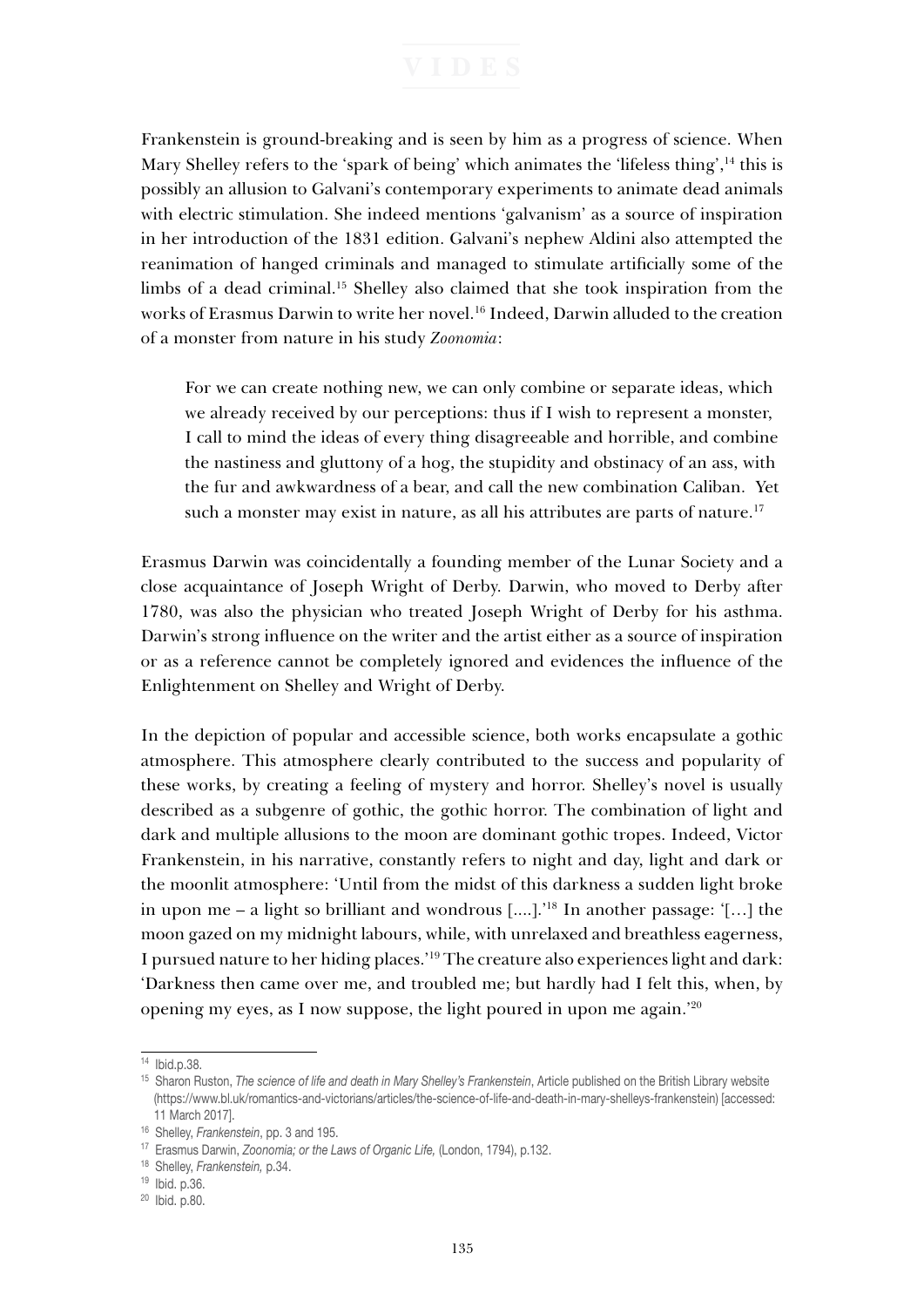Similarly, the *Air Pump,* through Wright of Derby's clever use of *chiaroscuro,* confronts the viewer with a stark contrast of light and dark. The atmosphere of the painting is also haunting and feels, surprisingly, very gothic. The viewer is drawn into the painting by the light. The main light source is a single candle hidden behind the jar containing the skull. A second light source appears on the right through the window in the form of a full moon, maybe a hidden reference to the Lunar Society? We also distinguish through the window, a dead tree, and what resembles the ruins of a castle or a church, both intriguing artistic representations which can be found later in the gothic genre. The painting was however created only four years after Horace Walpole's novel *The Castle of Otranto* (1764), which established gothic fiction as a new literary genre. There is no suggestion here that Wright of Derby read the novel or was influenced in any way by this new genre when he painted this particular scene. However, this gothic atmosphere is quite peculiar in this artwork and clearly stood out when it was exhibited the first time. Another aspect of the gothic narrative is the expression of fear and horror. In the following passage of the novel, Frankenstein describes for example his horrific and dark practices:

Darkness had no effect upon my fancy; and a church-yard was to me merely the receptacle of bodies deprived of life, which, from being the seat of beauty and strength had become food for the worm. Now I was […] forced to spend days and nights in vaults and charnel houses.<sup>21</sup>

In the painting, the reflection of the light on the figure of the scientist accentuates the wild appearance of the man, like a magician or sorcerer emerging from the shadows. A feeling of terror, expressed by the petrified attitude of the two children, captivates the imagination of the viewer. Influenced by *Frankenstein*'s modern adaptations or portrayals, the modern viewer may see the natural philosopher of Wright of Derby's *Air Pump* with his wild hair and staring eyes as the archetype of the sorcerer or 'mad scientist'*.* 

Beyond the pure scientific representation and the dissemination of knowledge, both works seem to reflect or borrow from the Enlightenment philosophers and, in particular, John Locke and David Hume. The painting as well as the novel appears to embody certain principles and methods of the empiricist theory. In his *Enquiry concerning Human Understanding*, David Hume makes the proposition that 'causes and effects are discoverable, not by reason, but by experience  $[\dots]$ .<sup>22</sup> Hume suggests that we usually infer causation on the basis of our sensory experience of the conjunction of two things. He applies an inductive reasoning process by which a series of observations or experiences lead us to formulate causation. The experiment of the *Air Pump* reproduces indeed an experiment conducted by Robert Boyle in 1660 to infer the

<sup>21</sup> Ibid. p.34.

<sup>22</sup> David Hume, *An Enquiry concerning Human Understanding*, (first published in 1748, reprinted Oxford World Classics, 2007), paragraph 28, p.20.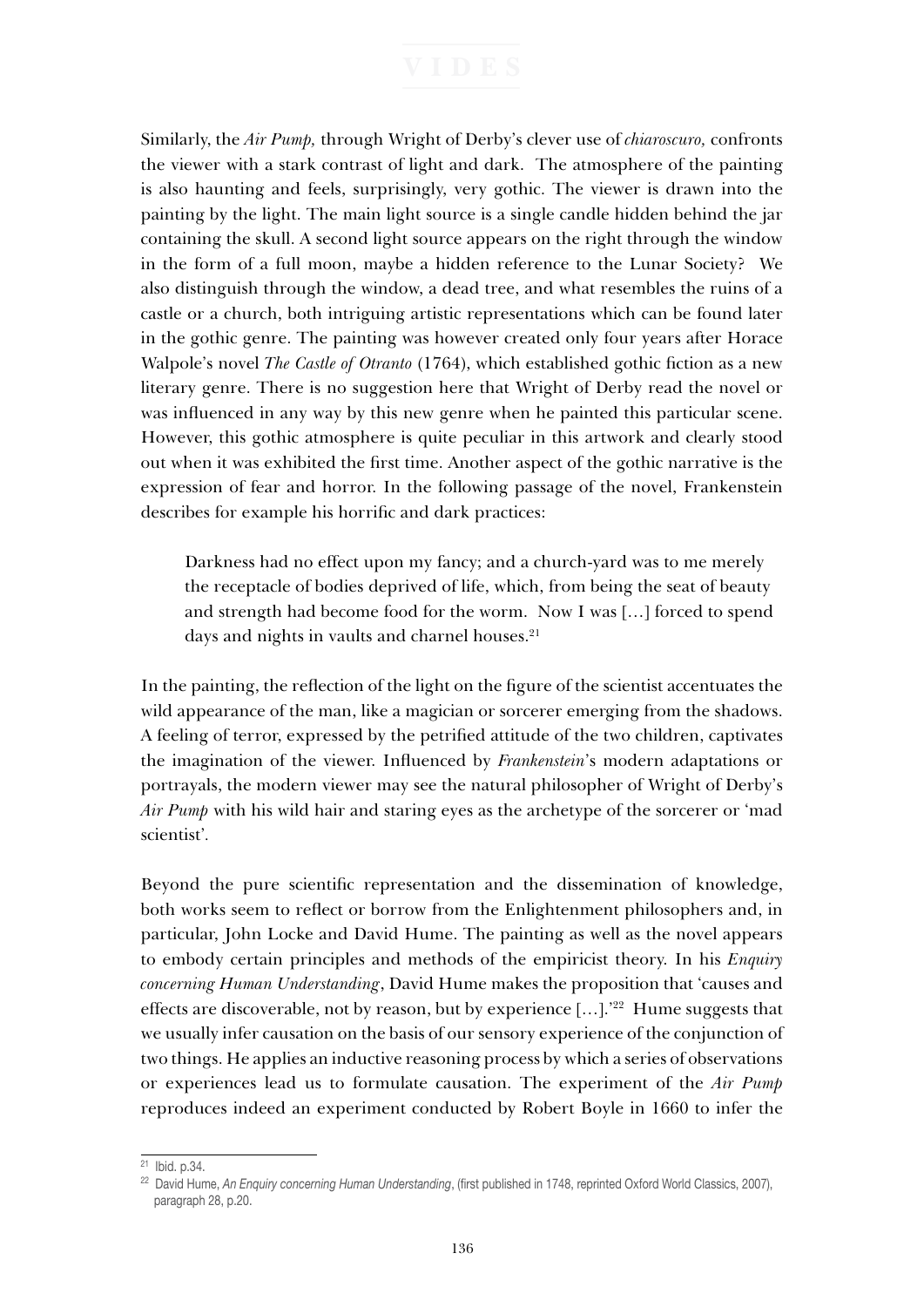role of air in the respiration of animals: the bird suffocates and suffers when the air is removed from the receiver and revives when the air is readmitted. Boyle applies here an inductive reasoning to various experiments he made. Similarly, Monique R. Morgan argues that the acquisition of knowledge by creature in *Frankenstein* resembles David Hume's proposition on causation through our sensory experience. As she highlights:

Hume's hypothetical situation aptly describes how Frankenstein's creature is 'brought on a sudden into this world,' endowed from the start 'with the strongest faculties of reason and reflection,' and yet devoid of experience. As Hume predicts the creature is eventually able to infer cause and effect once 'he has acquired more experience'.23

Another influence of empiricist theory is also visible in the *Air Pump,* whereby the use of *chiaroscuro* recalls the metaphor of the mind as a darkened room made by John Locke in his *Essay concerning Human Understanding*. Indeed, Locke explains: 'That external and internal Sensation, are the only passages that I can find, of Knowledge, to the Understanding. These alone, as far as I can discover, are the Windows by which light is let into this dark Room.'24 In the painting, the darkness of the room symbolises our ignorance and the source of light symbolises our understanding of nature: we are 'enlightened'. Through external (visual) and internal (feeling for the bird) experience we gain knowledge and understanding. The classical doorway accentuates this idea that we are experiencing revelation in the 'temple' of Enlightenment.

During the eighteenth century, some thinkers of the Enlightenment embraced the scientific revolution and attempted at the same time to reconcile it with religion. The famous epitaph written by the poet Alexander Pope for Isaac Newton illustrates this well:

Nature and Nature's laws lay hid in night: God said, Let Newton be! and all was light.<sup>25</sup>

Pursuant to this new natural theology, religion would be no longer grounded on faith and divine revelation, but could now be backed by reason and science.<sup>26</sup> The *Air Pump* contains a visual religious narrative inspired from this natural theology. Indeed, Wright of Derby depicts the scene in the manner of Caravaggio, using a theatrical *chiaroscuro* to accentuate the mystique aspect of the scene and bring a religious atmosphere. The range of emotions of the audience is also significant in

<sup>23</sup> Monique R. Morgan, 'Frankenstein's Singular Events; Inductive Reasoning, Narrative Technique, and Generic Classification'*. Romanticism on the Net*. No.44 Nov. 2006.

<sup>24</sup> John Locke, *An Essay concerning Human Understanding,* (first published in 1689, reprinted Oxford World Classics, 2008), paragraph 17, p.96.

<sup>25</sup> Alexander Pope, quoted by Peter Millican in Hume, *An Enquiry*, introduction p.xxiv*.*

<sup>26</sup> Peter Millican in Hume, *An Enquiry*, p.xxiv.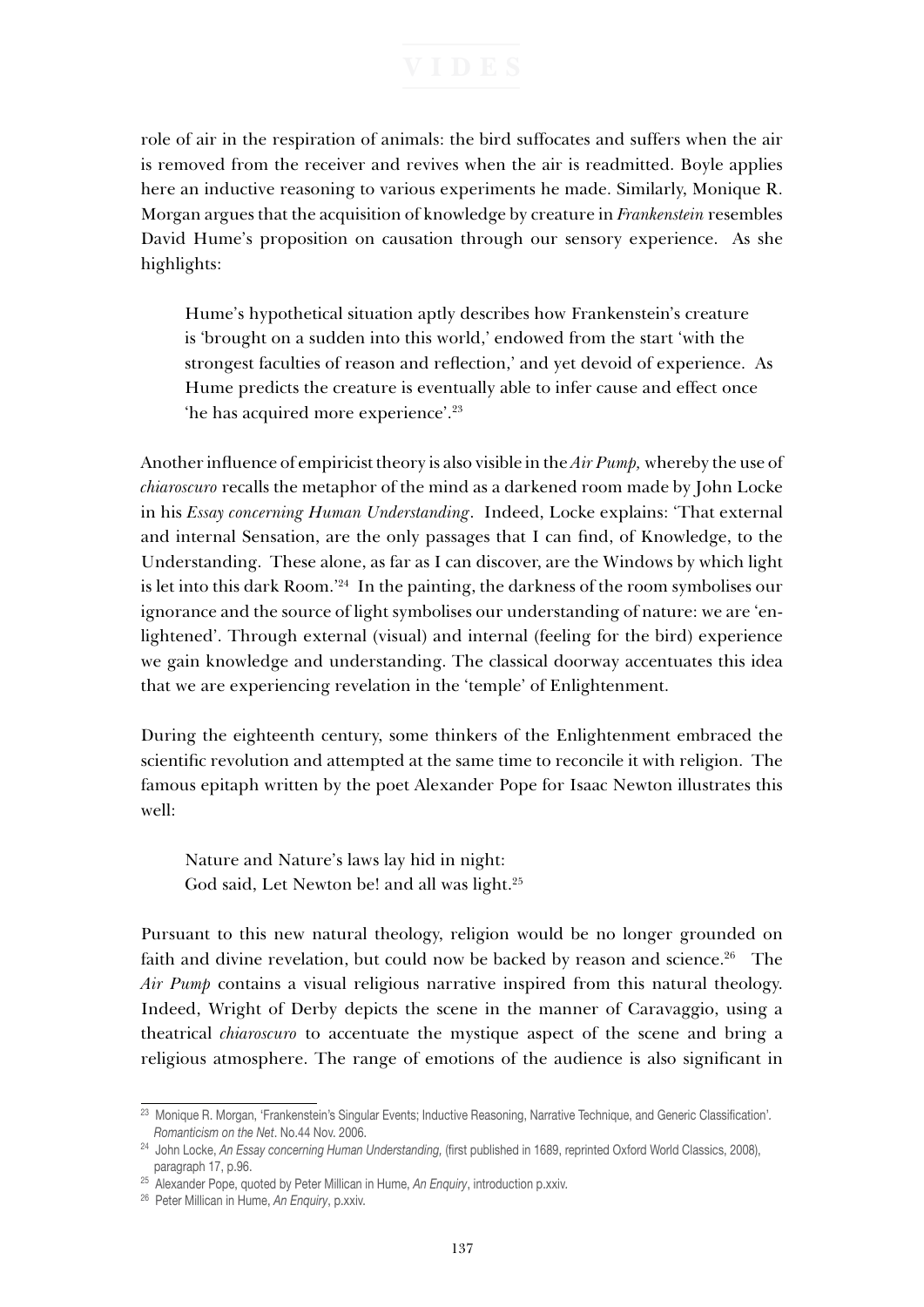its religious symbolism, because the representation of emotion in art was reserved for religious imagery during the Renaissance. Joseph Priestley wrote in 1761: '[…] real history resembles the experiments with the air pump, condensing engine and electrical machine, which exhibit the operations of nature, and the nature of God himself.'27 In the *Air Pump*, Wright of Derby depicts such an operation of nature, and viewers of the time would have seen this experiment as the 'overpowering sensation of awe in the face of God's work.'28 Wright of Derby is illustrating here the 'invisible hand of God' and his almighty power over life and death. The natural philosopher, the white cockatoo and the old man could represent a Holy Trinity: the scientist with a Christ-like figure at the centre among his disciples, the white dove of the Holy Spirit and the old man meditating in front of a skull, as the Father figure. Similarly, in *Frankenstein*, Victor Frankenstein compares himself to the Creator (God) when he claims that:

A new species would bless me as its creator and source; many happy and excellent natures would owe their being to me. No father could claim the gratitude of his child so completely as I should deserve theirs.29

This religious symbolism in *Frankenstein* raised some criticism when the novel was first published. In particular, Sir Walter Scott wrote a review of the novel. He generally praised the writing qualities of Shelley but criticised vigorously the almost blasphemous idea that a man could take on the role of the Creator.<sup>30</sup>

The novel and the painting share the theme of the mutability of life. In the novel, Mary Shelley also reproduces some verses of the poem 'Mutability' by Percy Shelley. This passage from one stage of nature to another through transformation is very present in the novel. The creature of *Frankenstein* is created from the dead and brought to life. In the *Air Pump*, the bird is suffocating and about to die, but can revive at any moment by decision of the scientist. We can visualise here a sort of cycle of life and death. Frankenstein claims that 'Life and Death appeared to me ideal bounds, which I should first break through, and pour a torrent of light into our dark world.'31 Equally, the skull in the painting reminds us of death. It can be interpreted in this scene as a visual symbol of spiritual significance such as a *vanitas* or *memento mori,* to illustrate the transience of life or the certainty of death*.* 

In his *Treatise on Ancient Painting*, Georges Turnbull expresses the idea that painting should contribute to natural philosophy and morality. He explains that 'Pictures are of two sorts, natural and moral', the former represent 'Samples of Nature's visible Beauties, and for that Reason Samples and Experiments in natural Philosophy'

<sup>27</sup> Joseph Priestley, *Lectures on History and General Policy*, ed. J.T.Rutt (London, Cheapside, reprinted 1826), p.30.

<sup>28</sup> Helmers, 'Painting as a Rhetorical Performance', p. 76.

<sup>29</sup> Shelley, *Frankenstein,* p.36.

<sup>30</sup> Review by Sir Walter Scott, *The Edinburgh Magazine*, March 1818, p. 249-253.

<sup>31</sup> Shelley, *Frankenstein,* p.36.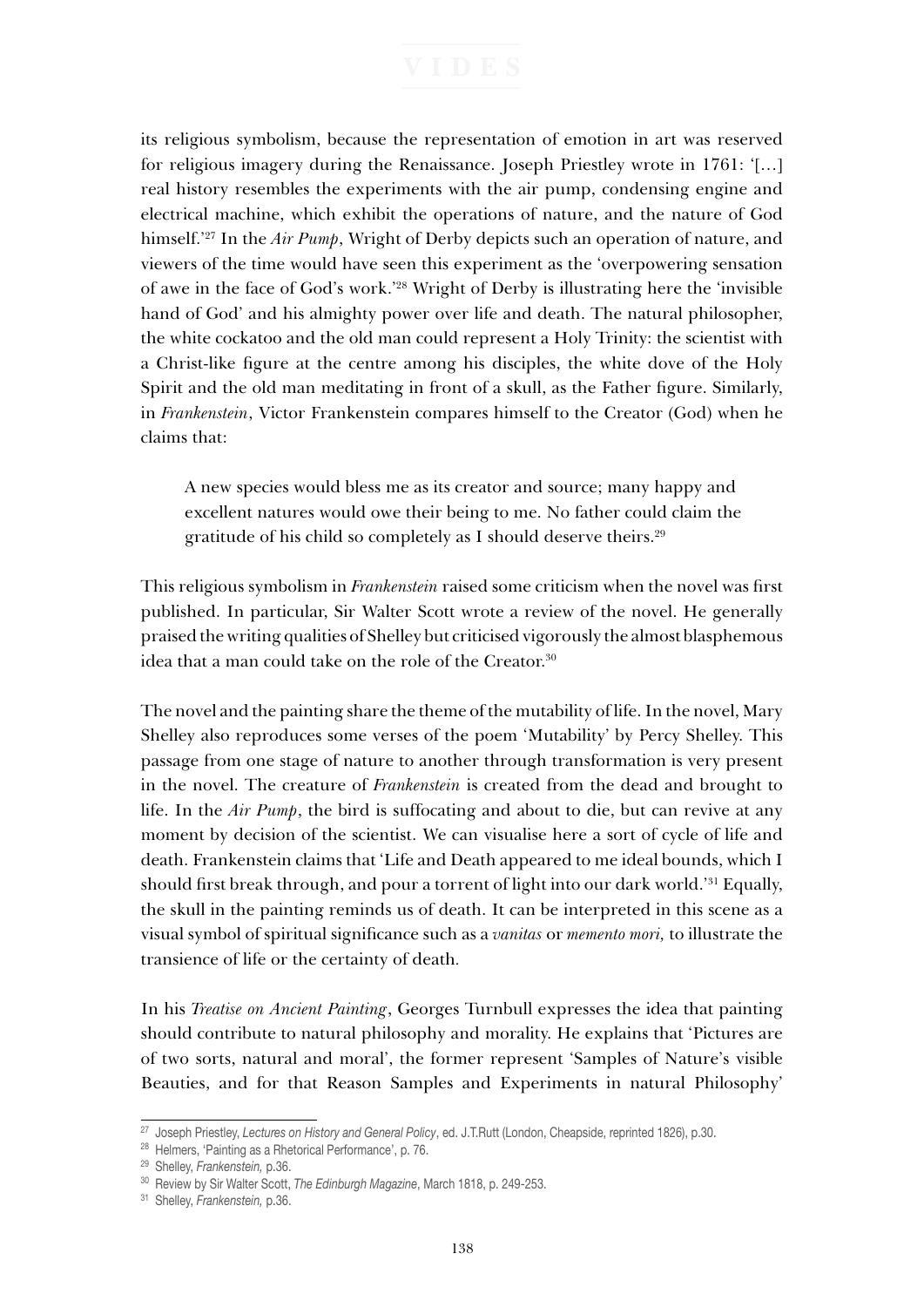and also argues that 'moral Pictures' are 'Samples of moral Nature, or of the Laws and Connexions of the moral World, and therefore Samples in moral Philosophy.'32 According to David Solkin, Turnbull reformulates the aesthetic philosophy of the Earl of Shaftesbury. Turnbull does not strictly separate these 'two sorts' and considers painting as a form of cultural expression which combines moral and natural philosophy for the improvement of human understanding.33 In this sense, the *Air Pump* is not only a painting showing an experiment in natural philosophy, but it also clearly provokes a moral debate. The suffering of the bird seems unnecessarily cruel, particularly if the experiment is seen as a form of entertainment. The dismay of the young girl is an illustration of it. Viewers at the time would also have seen it similarly. Indeed, as highlighted by James Ferguson in his *Lectures on Select Subjects* in 1764:

If a fowl, a cat, rat, mouse or bird, be put under the receiver, and the air be exhausted, the animal is at first oppressed as with a great weight, then grows convulsed, and at last expires in all the agonies of a most bitter and cruel death. But as this Experiment is too shocking to every spectator who has the least degree of humanity, we substitute a machine called the lungs-glass in place of the animal  $[\dots]$ .<sup>34</sup>

Wright of Derby's choices of subject and composition show that the painting was intended to be seen by a larger audience. He knew that his painting would be widely seen because it was exhibited in London at the Society of Artists in 1768 and reproduced in prints in 1769. Why then does Wright of Derby represent a white cockatoo, a rare and expensive bird 'and one whose life would never in reality have been risked in an experiment such as this'?35 The answer is maybe that Wright of Derby wanted to use this dramatic visual device, in order to highlight the risks of science and its consumption for popular entertainment.

More generally, the painting raises the question of the benevolence of science: is science always a source of real positive progress? Is it God that is defeated by science in this painting, whereby the viewer becomes himself God because he can decide upon the life or death of the bird? These questions of morality and benevolence of science are very pertinent in the context of *Frankenstein* because Victor is initially pursuing a noble cause: 'if I could banish disease from the human frame, and render man invulnerable to any but a violent death!', but ends up making himself God Creator by vanity. Is his experiment a success (he revived the dead) or a failure (what he created is a monster)? In François Rabelais's *Gargantua*, Gargantua teaches his son Pantagruel that '*science sans conscience n'est que ruine de l'âme*' (Science/knowledge without conscience

<sup>32</sup> Georges Turnbull, *Treatise on Ancient Painting*, (London, 1740), p.145.

<sup>33</sup> David Solkin, 'ReWriting Shaftesbury. The *Air Pump* and the limits of commercial humanism', in *Early Modern Conceptions of Property (Consumption & Culture in the 17<sup>th</sup> & 18<sup>th</sup> century)* (John Brewer, 1995), p.236.

<sup>34</sup> David Brewster, *Ferguson's lectures on select subjects*, (Edinburgh, second edition, 1806), vol. I, p.228. This is a re-edition of lectures published by Ferguson in 1764.

<sup>35</sup> Judy Egerton, *National Gallery Catalogues (new series): The British School (1998) Catalogue entry*, p. 340.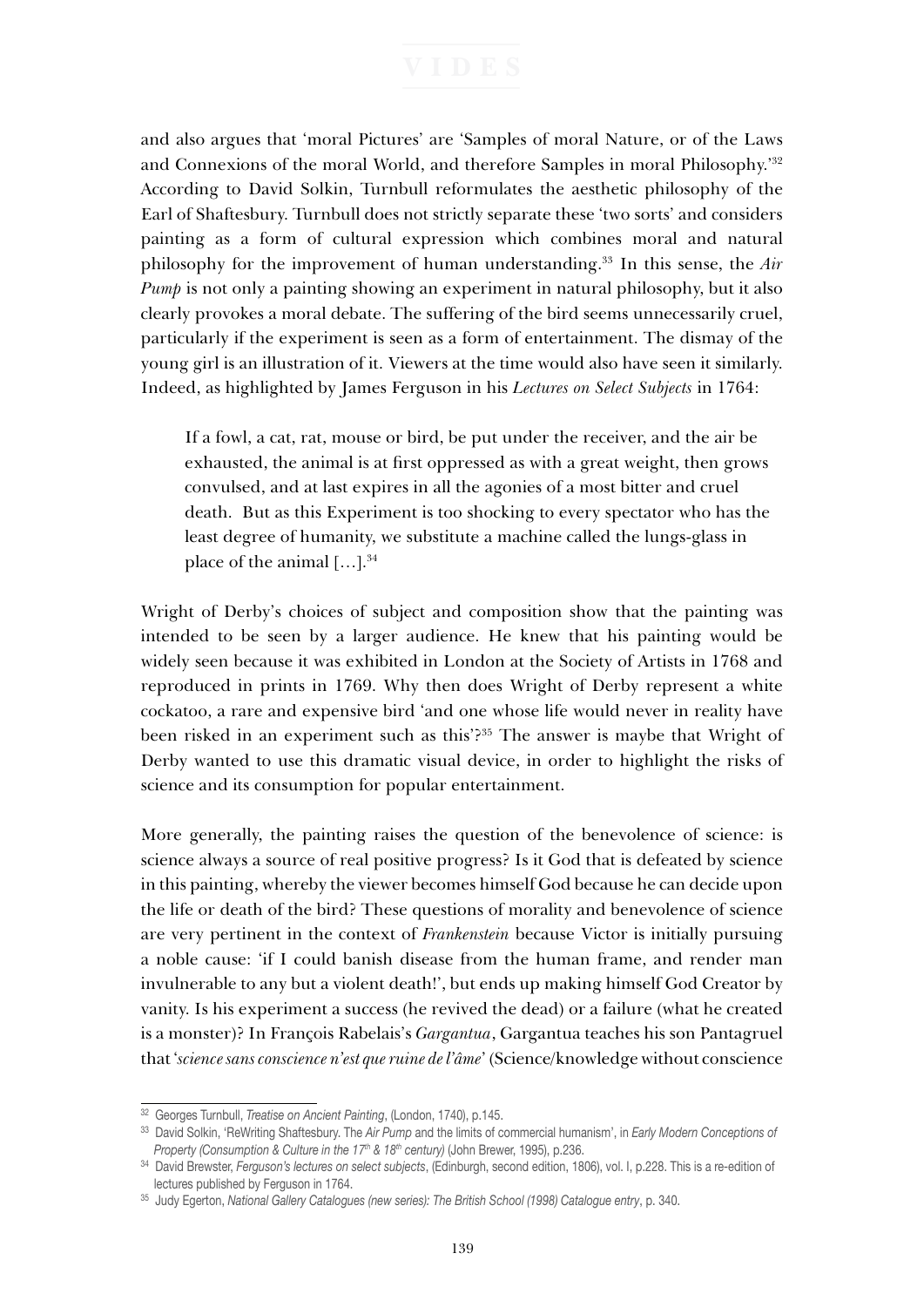is nothing but the ruin of the soul).36 Both the *Air Pump* and *Frankenstein* allude to this moral dilemma of science and, whereas they both celebrate some values of the Enlightenment in the public diffusion of knowledge, they also demonstrate its limits. These two works are opening up the ethical question of conscience in the scientific experiment. Could they be seen as precursors of the modern bioethics?

## **BIBLIOGRAPHY**

# **Primary sources:**

"A lover of the arts", *The Gazetteer and New Daily Advertiser*, 23rd May 1768, p.4.

Robert Boyle, *New Experiments Physico-Mechanical, Touching the Spring of the Air and Its Effects*, (Oxford, 1660).

David Brewster, *Ferguson's lectures on select subjects*, (Edinburgh, second edition, 1806).

Erasmus Darwin, *Zoonomia; or the Laws of Organic Life,* (London, 1794).

David Hume, *An Enquiry concerning Human Understanding*, (first published in 1748, reprinted Oxford World Classics, 2007).

John Locke, *An Essay concerning Human Understanding,* (first published in 1689, reprinted Oxford World Classics, 2008).

Joseph Priestley, *Lectures on History and General Policy*, ed. J. T. Rutt (London, Cheapside, reprinted 1826)

\_\_\_\_\_\_\_\_\_ *Memoirs of Dr. Joseph Priestley, to the Year 1795, Written by Himself,* (London, ed. 1809).

François Rabelais, *The Very Horrific Life of Great Gargantua, Father of Pantagruel* (also referred to as *Gargantua*), 1534.

Sir Walter Scott, *The Edinburgh Magazine*, March 1818, pp. 249-253.

Mary Shelley, *Frankenstein, or The Modern Prometheus*, (first published 1818, reprinted Oxford World Classics, 2008), preface from the 1831 edition.

Georges Turnbull, *Treatise on Ancient Painting*, (London, 1740).

<sup>36</sup> François Rabelais, *The Very Horrific Life of Great Gargantua, Father of Pantagruel* (also referred to as *Gargantua*), 1534.